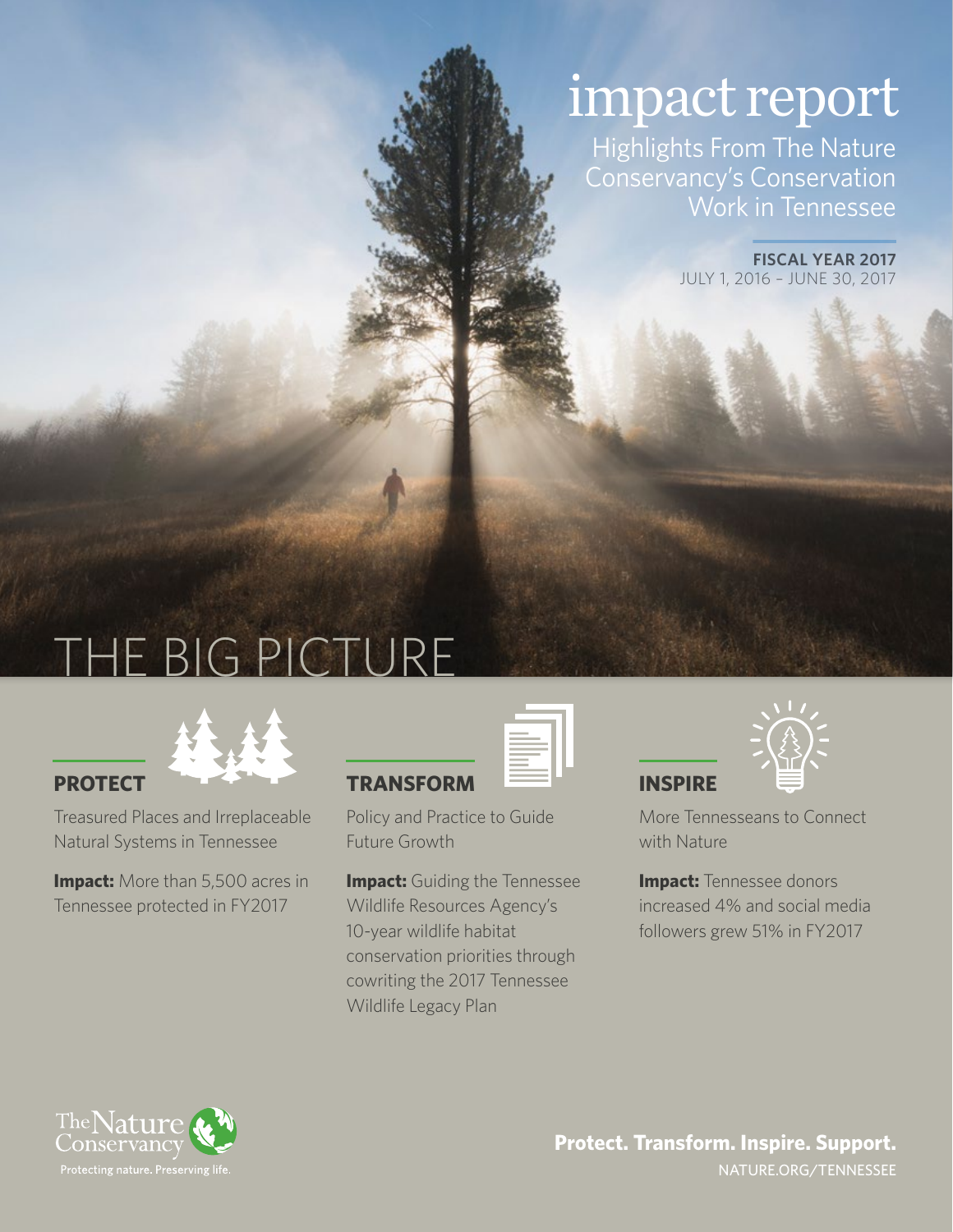



## Innovative New Program Helps Private Landowners Conserve Forests

This past fiscal year, we introduced an innovative new program to Tennessee to engage the many landowners who own large private forests. It's called Working Woodlands.

The program provides forest landowners who own 2,000+ acres opportunities to ensure sustainable forest management while gaining new revenues through improved timber management and the growing carbon market.

The Shafer-Tuuk family was the first to enroll in this Tennessee program. The family's patriarch, John Shafer, was 106



and co-owned a 3,000+-acre property in White County. The land had been in the family lumber business since the 1940s.

In 2016, after talks with Nature Conservancy staff, Mr. Shafer, his daughter and her husband enrolled their property in our Working Woodlands program. "We were looking to keep the property undeveloped and intact," said Mr. Shafer. However, the family also needed the property to continue to produce income.

Working Woodlands ensures that

### **Other Significant Land Protection Successes:**

SOUTHERN CUMBERLANDS FORESTS - The Nature Conservancy and The Conservation Fund transferred joint ownership of 4,372 acres in the Southern Cumberlands to the state of Tennessee to be managed as public land. Since 2004, the Conservancy has protected more than 20,000 acres in the Southern Cumberlands in Tennessee, including the Walls of Jericho, which was featured in August 2017 by *Reader's Digest* as a Top 20 hiking destination.

APPALACHIAN ACQUISITION - In FY2017, The Nature Conservancy and The Conservation Fund acquired the Howell Tract, 616-acres adjacent to the Cherokee National Forest. The Howell Tract's most significant feature is Taylor Branch, a pristine tributary that meets the Conasauga River just upstream from a biologically rich part of the river. Overall, the Conservancy has protected more than 28,000 acres in the eastern quarter of Tennessee.

this family's forest will be preserved in perpetuity while his family can continue to generate income from selective and sustainable timbering and carbon credits.

"This agreement protects our land forever," said Shafer's daughter, Rebecca Tuuk. "I highly recommend Working Woodlands to forest owners."

Looking ahead, we have identified key private forest landowners in Tennessee and have been in touch with many of them already with individually tailored plans for enrollment in Working Woodlands. We're off to a strong start, and we feel confident we will have 17,000 Tennessee forest acres enrolled in the program by June 30 next year.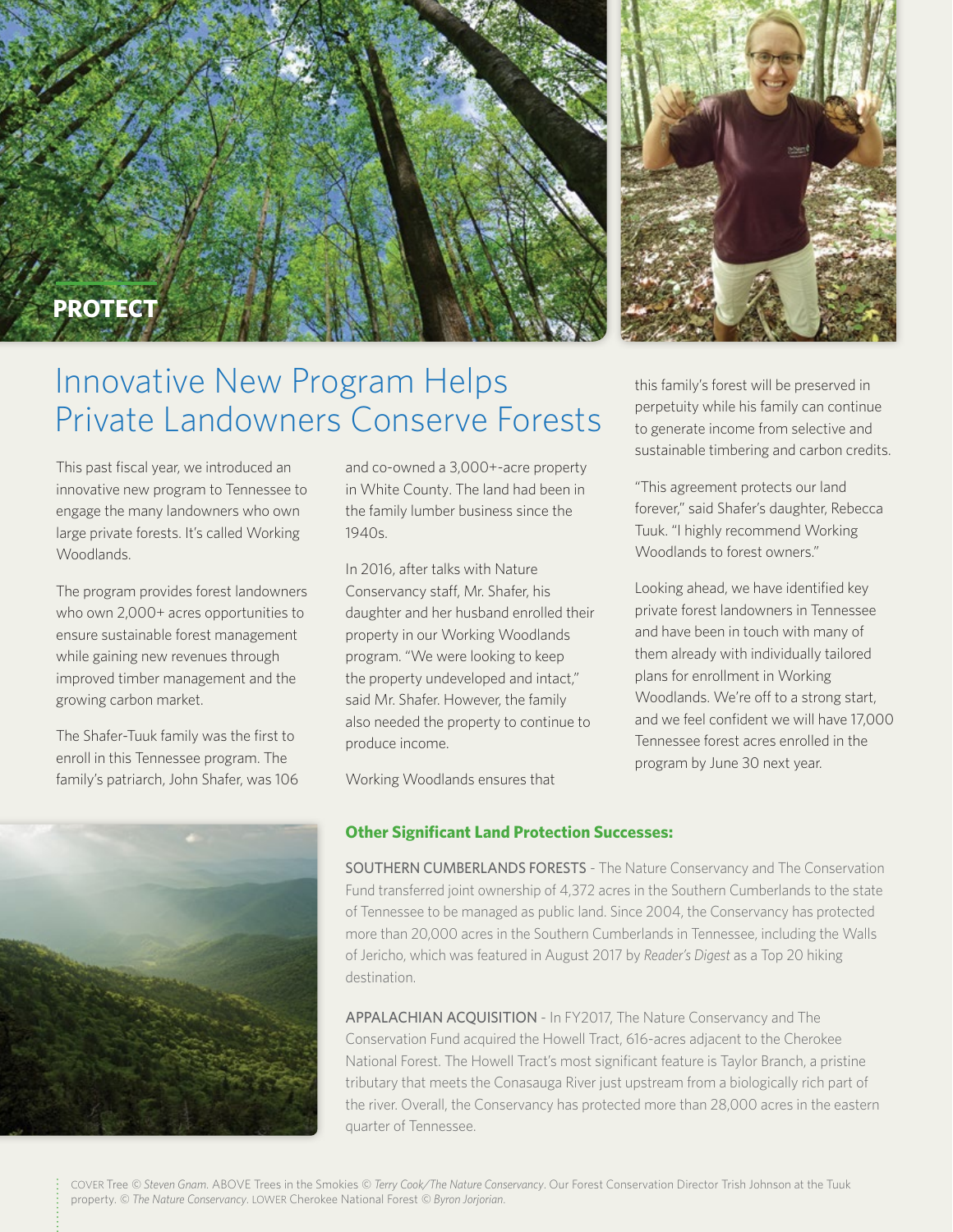#### **TRANSFORM**

## Changing the Way Key Federal Lands Are Managed in Tennessee

With a lean staff of 22 in Tennessee, how can The Nature Conservancy ensure that we guide transformational conservation at the largest possible scale in our state? One method we use is by providing advice on management and restoration policies across more than 1 million acres in the Appalachians of Tennessee.

We've been doing that by working closely with the staffs of the Great Smoky Mountains National Park and the Cherokee National Forest. Both staffs requested The Nature Conservancy's assistance in developing forest restoration and management plans.

Both public lands endured two centuries of logging, livestock grazing and other man-made impacts prior to becoming protected areas. Once acquired and protected, natural fire cycles were largely suppressed. The result of these activities has been very even-aged forests, which are not as healthy and resilient as forests with trees of varying ages.

We began working with the U.S. Forest Service in the North Zone of the Cherokee National Forest (340,000 acres) in 2010. At their request, we brought multiple stakeholders into the process to gain consensus recommendations for restoration of the Cherokee.

The Forest Service not only implemented our stakeholder group's recommendations, treating 7,000 acres annually with controlled fire and targeted mechanical thinning in the highest priority locations, but in 2016 the Forest Service asked us to tackle the process of



restoration planning for the South Zone of the Cherokee (300,000 acres) as well.

Success begets success. In 2015, the National Park Service asked us to help with their restoration needs in the Great Smoky Mountains National Park. In this past fiscal year, we completed the forest restoration planning process for the national park. The Park Service now has specific, targeted recommendations for

**Other Transformational Successes:**

forest restoration.

The Conservancy has introduced similar restoration plans for the Forest Service in the Appalachian region's National Forests in Virginia (2012), North Carolina (2013) and Georgia (2013). The cherry on top? In the fall of 2016, the Forest Service recognized The Nature Conservancy in Tennessee and partners with its Regional Forester's Honor Award.

MODEL CORRIDOR FOR FISH – Working with the West Tennessee River Basin Authority, we are testing a novel stream stabilization structure at Reelfoot Lake. It not only halts erosion but also includes an innovative fish passage that allows fish to travel upstream and downsteam around the stabilization structure. If our tracking of fish at the site shows success, we will be able to implement versions of this innovative structure elsewhere in Tennessee and beyond.

CRUCIAL WHITE-NOSE SYNDROME RESEARCH - Partnering with Bat Conservation International, we funded three scientific research projects that are aimed at fighting White Nose Syndrome (WNS) in bats. WNS is the devastating bat epidemic that has killed more than six million cave-dwelling bats in North America and which often kills more than 95 percent of bats in caves where it has been found. Learn more about our work on White Nose Syndrome at nature.org/savebats.